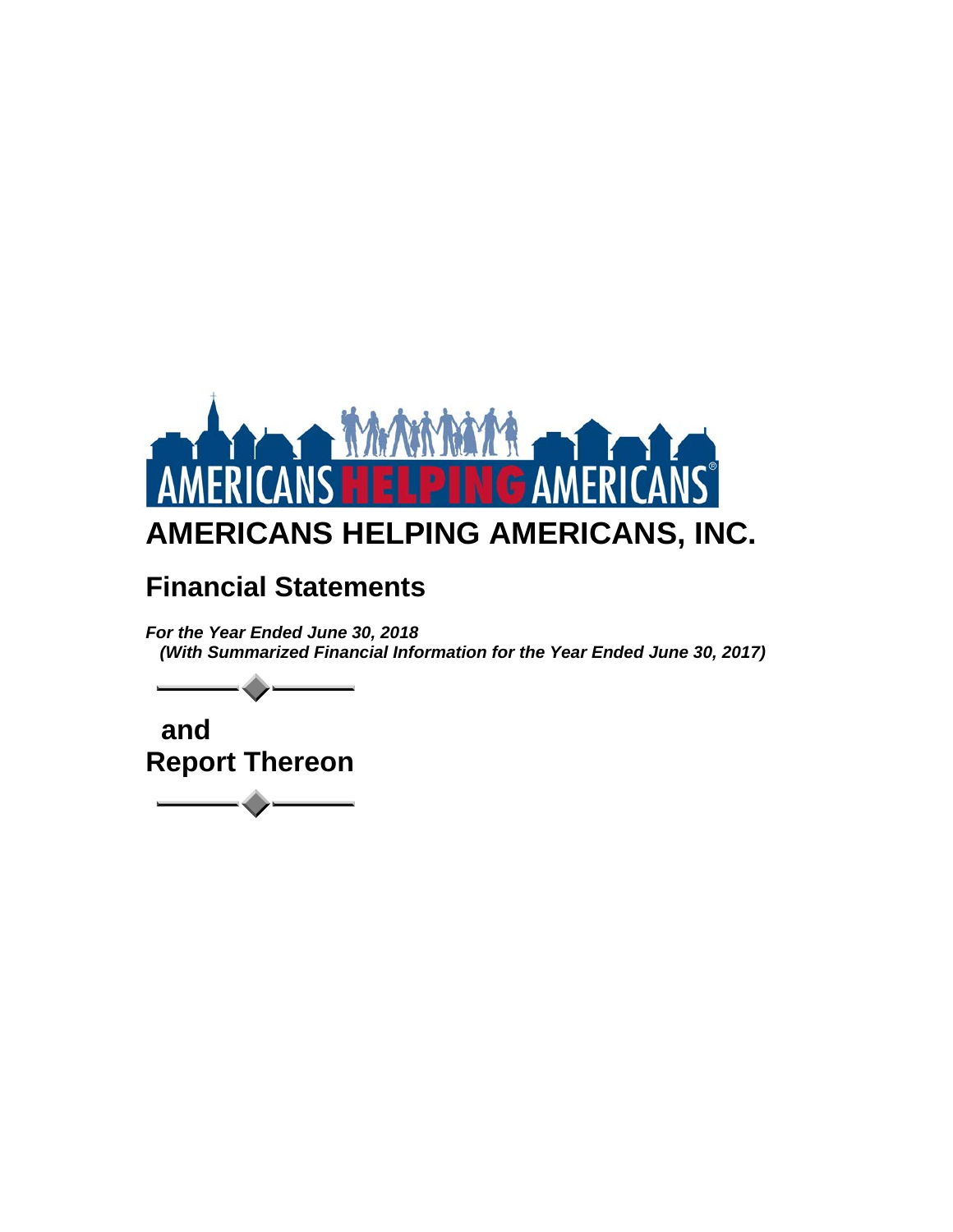# **TABLE OF CONTENTS** For the Year Ended June 30, 2018

 $\overline{\phantom{a}}$ 

|                             | Page |
|-----------------------------|------|
|                             |      |
| <b>Financial Statements</b> |      |
|                             |      |
|                             |      |
|                             |      |
|                             |      |
|                             |      |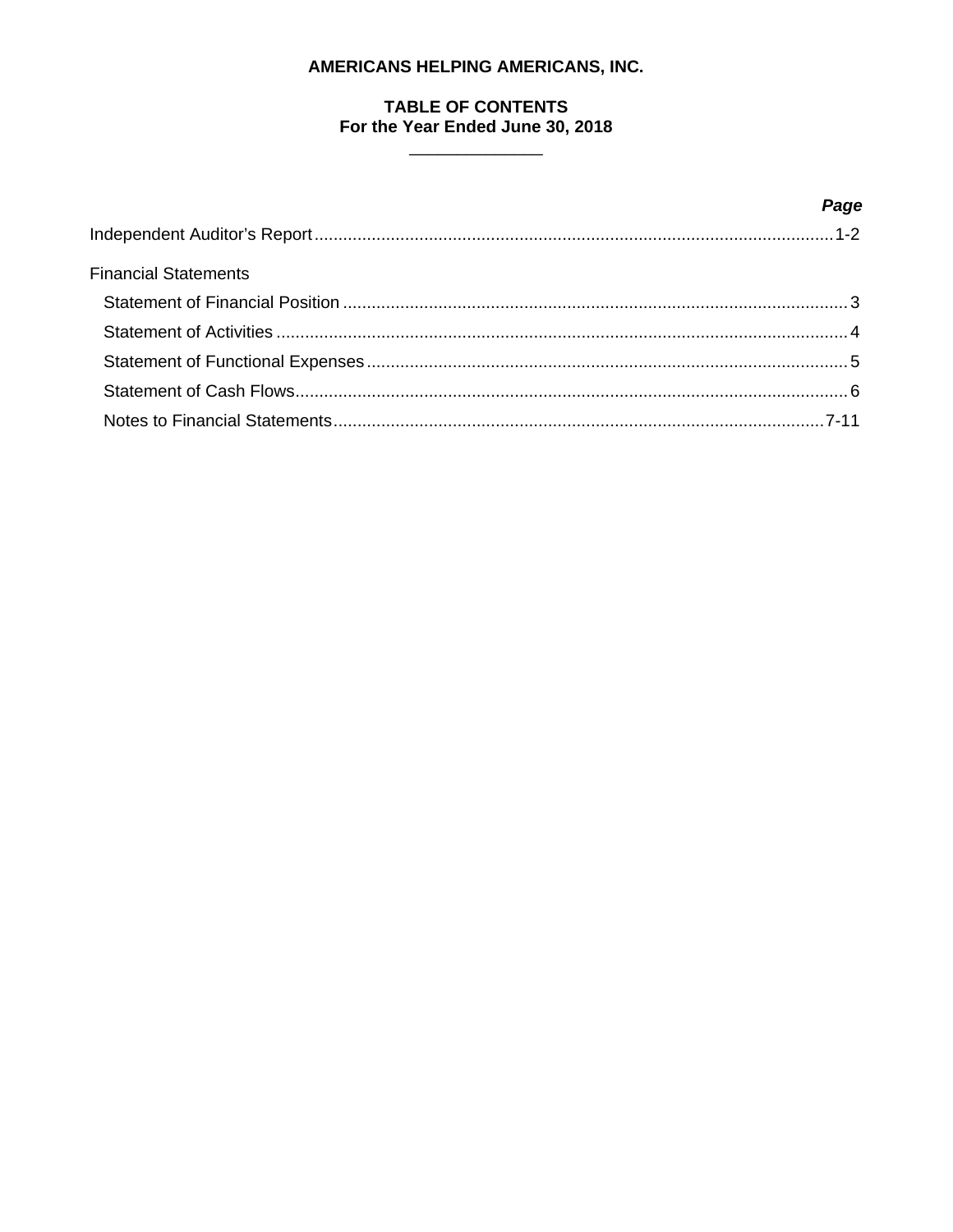**Certified Public Accountants** 

# **INDEPENDENT AUDITOR'S REPORT**

To the Board of Directors of Americans Helping Americans, Inc.

We have audited the accompanying financial statements of Americans Helping Americans, Inc. (the Organization), an affiliate of Christian Relief Services Charities, Inc., which comprise the statement of financial position as of June 30, 2018, and the related statements of activities, functional expenses and cash flows for the year then ended, and the related notes to the financial statements.

#### **Management's Responsibility for the Financial Statements**

Management is responsible for the preparation and fair presentation of these financial statements in accordance with accounting principles generally accepted in the United States of America; this includes the design, implementation, and maintenance of internal control relevant to the preparation and fair presentation of financial statements that are free from material misstatement, whether due to fraud or error.

### **Auditor's Responsibility**

Our responsibility is to express an opinion on these financial statements based on our audit. We conducted our audit in accordance with auditing standards generally accepted in the United States of America. Those standards require that we plan and perform the audit to obtain reasonable assurance about whether the financial statements are free from material misstatement.

An audit involves performing procedures to obtain audit evidence about the amounts and disclosures in the financial statements. The procedures selected depend on the auditor's judgment, including the assessment of the risks of material misstatement of the financial statements, whether due to fraud or error. In making those risk assessments, the auditor considers internal control relevant to the entity's preparation and fair presentation of the financial statements in order to design audit procedures that are appropriate in the circumstances, but not for the purpose of expressing an opinion on the effectiveness of the organization's internal control. Accordingly, we express no such opinion. An audit also includes evaluating the appropriateness of accounting policies used and the reasonableness of significant accounting estimates made by management, as well as evaluating the overall presentation of the financial statements.

We believe that the audit evidence we have obtained is sufficient and appropriate to provide a basis for our audit opinion.

### **Opinion**

In our opinion, the financial statements referred to above present fairly, in all material respects, the financial position of Americans Helping Americans, Inc. as of June 30, 2018, and the changes in its net assets and its cash flows for the year then ended in accordance with accounting principles generally accepted in the United States of America.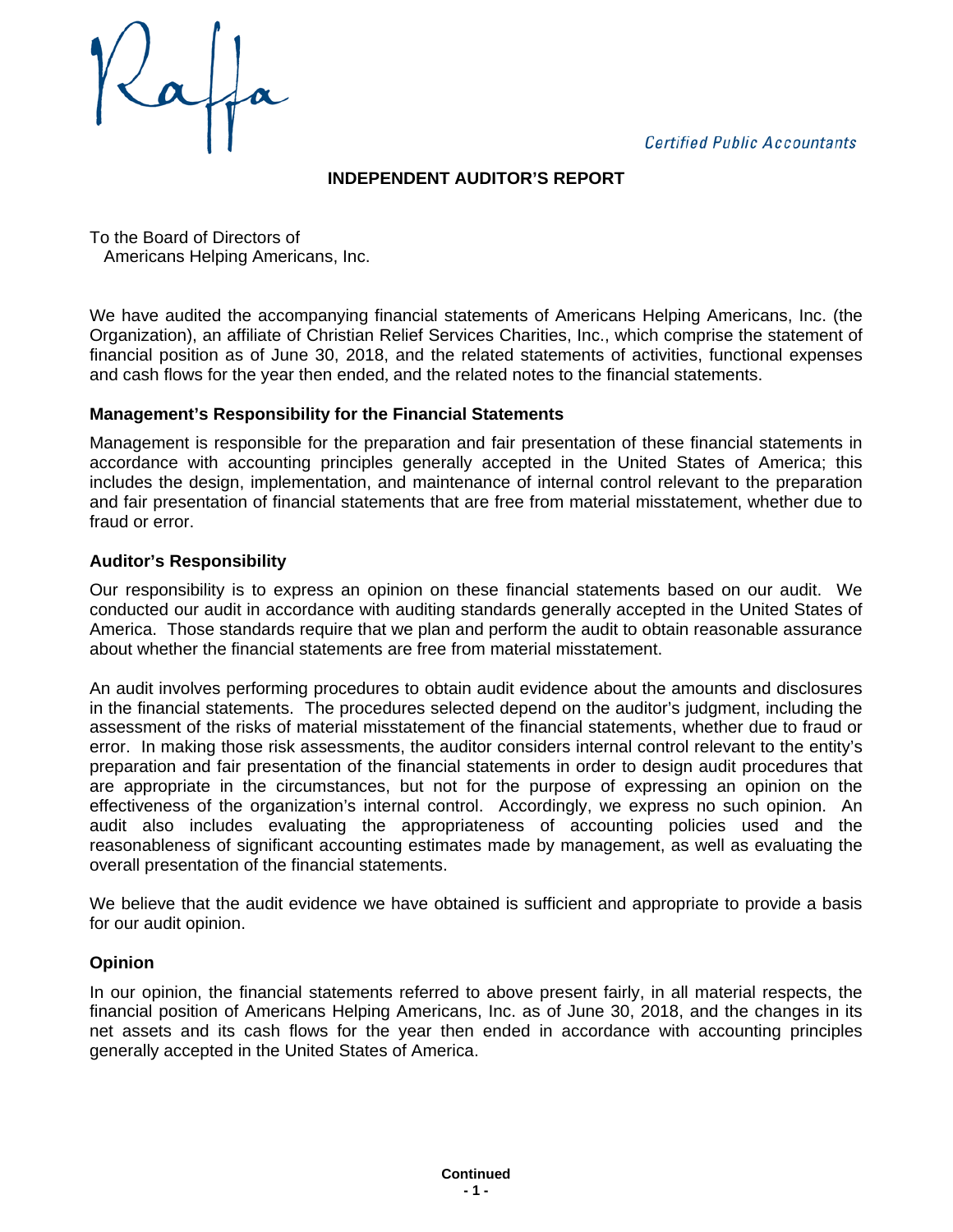#### **Report on Summarized Comparative Information**

We have previously audited the Organization's 2017 financial statements, and our report dated October 17, 2017, expressed an unmodified opinion on those audited financial statements. In our opinion, the summarized comparative information presented herein as of and for the year ended June 30, 2017, is consistent, in all material respects, with the audited financial statements from which it has been derived.

Reffer, P.C.

**Raffa, P.C.**

Washington, DC October 16, 2018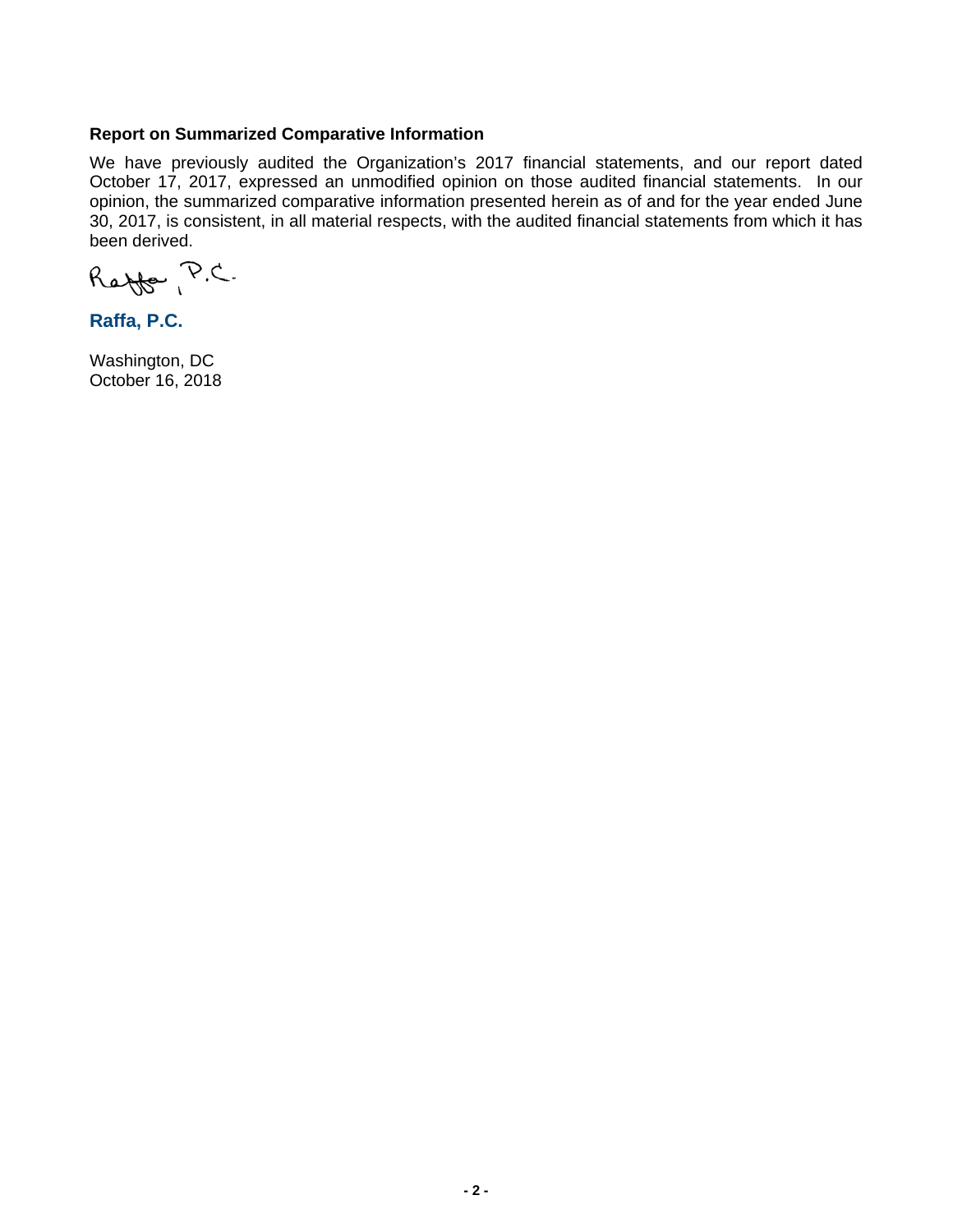# **STATEMENT OF FINANCIAL POSITION June 30, 2018 (With Summarized Financial Information as of June 30, 2017)**

 $\overline{\phantom{a}}$  , where the contract of the contract of  $\overline{\phantom{a}}$ 

|                                                                               | 2018                             | 2017                   |
|-------------------------------------------------------------------------------|----------------------------------|------------------------|
| <b>ASSETS</b><br>Cash<br>Contributions receivable, net<br>Due from affiliates | \$<br>27,947<br>14,933<br>40,115 | \$<br>38,090<br>50,401 |
| <b>TOTAL ASSETS</b>                                                           | \$<br>82,995                     | \$<br>88,491           |
| <b>LIABILITIES AND NET ASSETS</b><br>Liabilities                              |                                  |                        |
| Accounts payable and accrued expenses<br>Due to affiliates                    | \$<br>3,593<br>32,360            | \$<br>2,696<br>14,368  |
| <b>TOTAL LIABILITIES</b>                                                      | 35,953                           | 17,064                 |
| <b>Net Assets</b><br>Unrestricted<br><b>Temporarily restricted</b>            | 32,156<br>14,886                 | 21,200<br>50,227       |
| <b>TOTAL NET ASSETS</b>                                                       | 47,042                           | 71,427                 |
| TOTAL LIABILITIES AND NET ASSETS                                              | \$<br>82,995                     | \$<br>88,491           |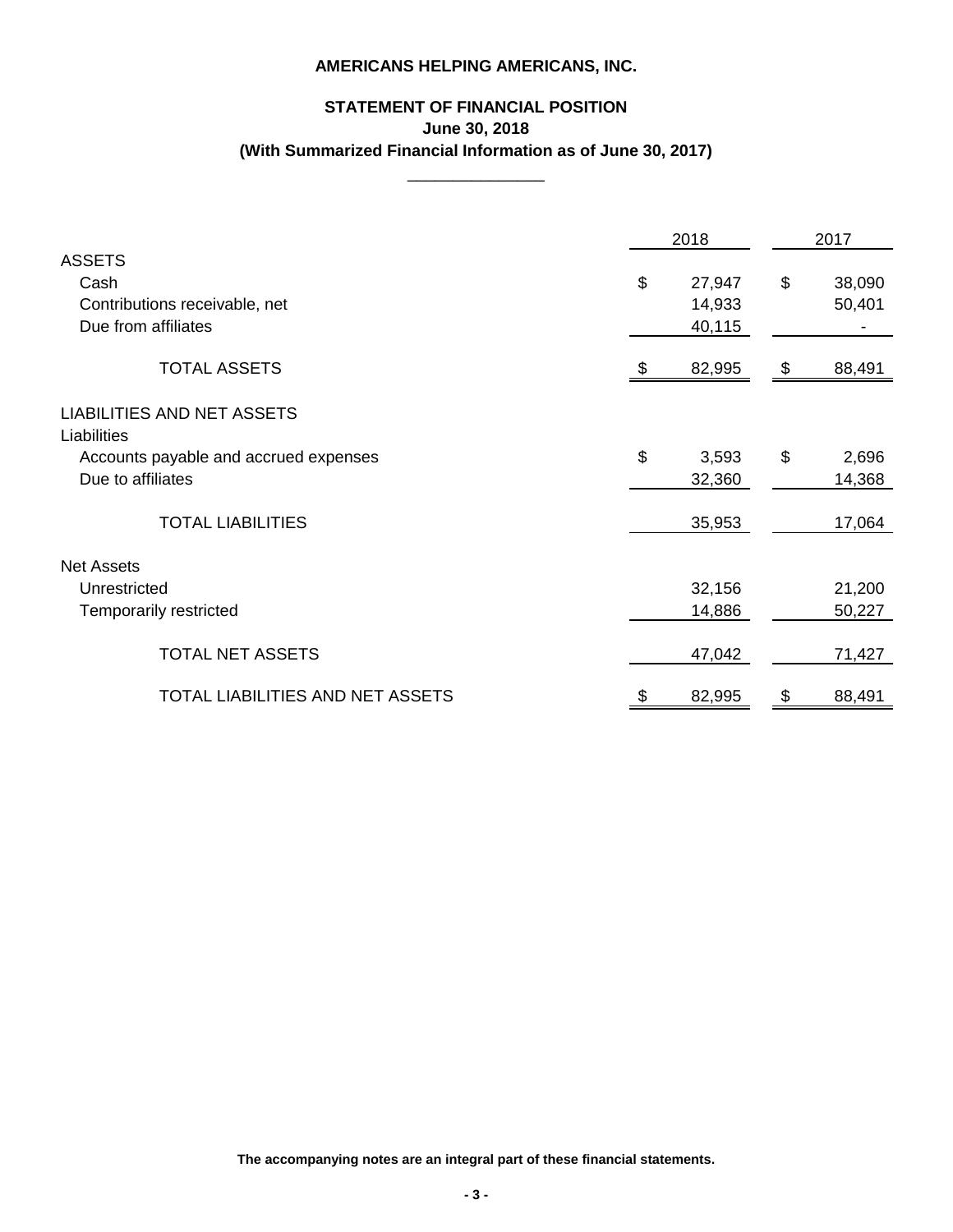# **STATEMENT OF ACTIVITIES For the Year Ended June 30, 2018 (With Summarized Financial Information for the Year Ended June 30, 2017)**

 $\overline{\phantom{a}}$  , where the contract of the contract of  $\overline{\phantom{a}}$ 

|                                        | 2018 |              |               |                           |               | 2017      |            |           |
|----------------------------------------|------|--------------|---------------|---------------------------|---------------|-----------|------------|-----------|
|                                        |      | Unrestricted |               | Temporarily<br>Restricted |               | Total     |            | Total     |
| <b>SUPPORT AND REVENUE</b>             |      |              |               |                           |               |           |            |           |
| Noncash contributions from affiliate   | \$   | 590,125      | \$            |                           | \$            | 590,125   | \$         | 690,224   |
| Cash contributions from affiliate      |      | 240,000      |               |                           |               | 240,000   |            | 156,813   |
| Workplace campaign contributions       |      |              |               | 27,715                    |               | 27,715    |            | 41,060    |
| Cash contributions                     |      | 17,015       |               | 10,763                    |               | 27,778    |            | 27,937    |
| Interest income                        |      | 25           |               |                           |               | 25        |            |           |
| Net assets released from restrictions: |      |              |               |                           |               |           |            |           |
| Satisfaction of time restrictions      |      | 61,228       |               | (61, 228)                 |               |           |            |           |
| Satisfaction of purpose restrictions   |      | 12,591       |               | (12, 591)                 |               |           |            |           |
|                                        |      |              |               |                           |               |           |            |           |
| <b>TOTAL SUPPORT</b>                   |      |              |               |                           |               |           |            |           |
| <b>AND REVENUE</b>                     |      | 920,984      |               | (35, 341)                 |               | 885,643   |            | 916,034   |
| <b>EXPENSES</b>                        |      |              |               |                           |               |           |            |           |
| Program Services:                      |      |              |               |                           |               |           |            |           |
| Domestic programs                      |      | 889,780      |               |                           |               | 889,780   |            | 930,875   |
|                                        |      |              |               |                           |               |           |            |           |
| <b>Total Program Services</b>          |      | 889,780      |               |                           |               | 889,780   |            | 930,875   |
| <b>Supporting Services:</b>            |      |              |               |                           |               |           |            |           |
| Management and general                 |      | 12,898       |               |                           |               | 12,898    |            | 16,127    |
| Fundraising                            |      | 7,350        |               |                           |               | 7,350     |            | 5,588     |
|                                        |      |              |               |                           |               |           |            |           |
| <b>Total Supporting Services</b>       |      | 20,248       |               |                           |               | 20,248    |            | 21,715    |
| <b>TOTAL EXPENSES</b>                  |      | 910,028      |               |                           |               | 910,028   |            | 952,590   |
| <b>CHANGE IN NET ASSETS</b>            |      | 10,956       |               | (35, 341)                 |               | (24, 385) |            | (36, 556) |
| NET ASSETS, BEGINNING OF YEAR          |      | 21,200       |               | 50,227                    |               | 71,427    |            | 107,983   |
| NET ASSETS, END OF YEAR                | \$   | 32,156       | $\frac{1}{2}$ | 14,886                    | $\frac{1}{2}$ | 47,042    | $\sqrt{2}$ | 71,427    |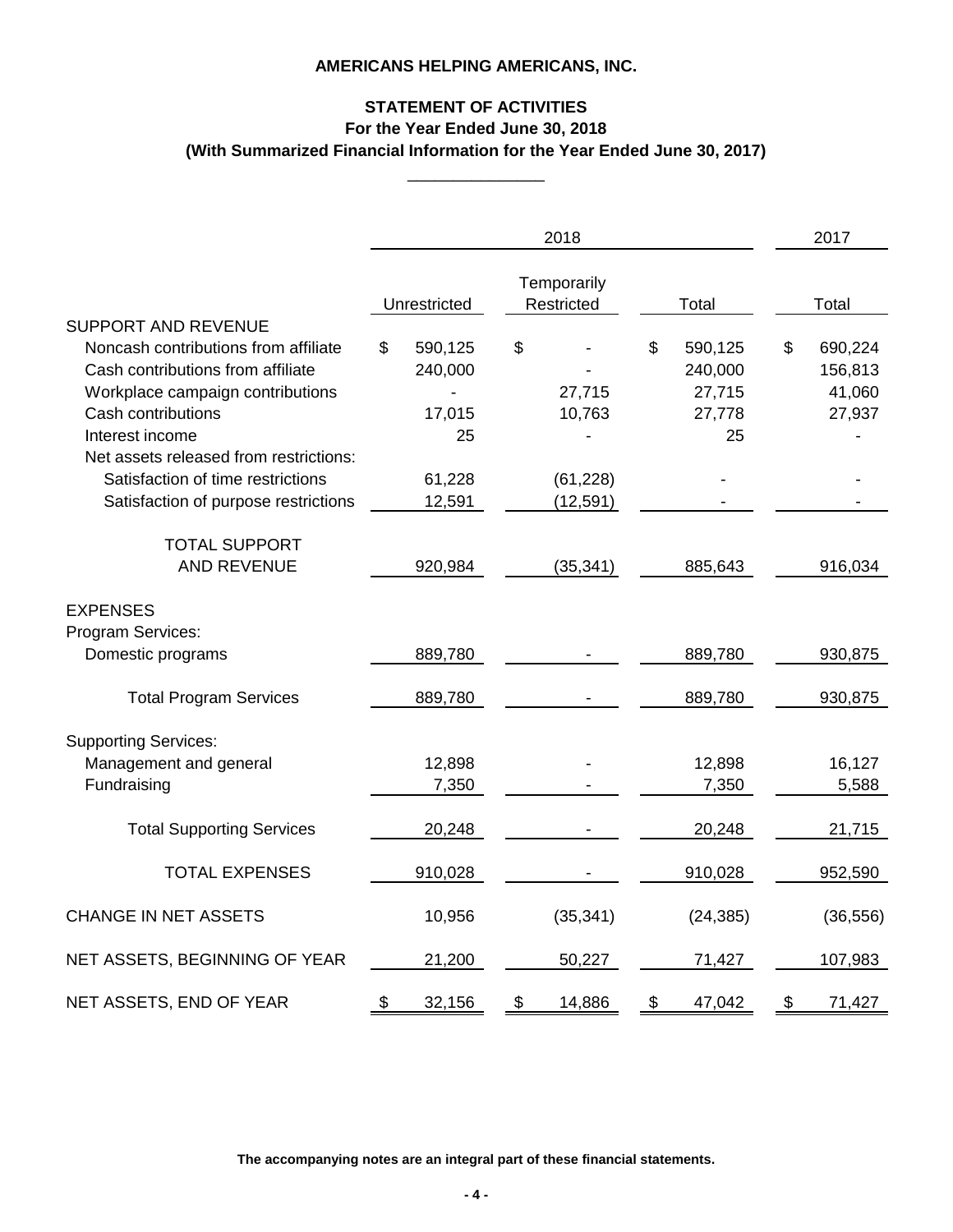# **STATEMENT OF FUNCTIONAL EXPENSES**

**For the Year Ended June 30, 2018**

\_\_\_\_\_\_\_\_\_\_\_\_\_\_\_ **(With Summarized Financial Information for the Year Ended June 30, 2017)**

|                                         | 2018     |                          |                           |        |             |       |    |         |      |         |
|-----------------------------------------|----------|--------------------------|---------------------------|--------|-------------|-------|----|---------|------|---------|
|                                         | Domestic |                          | Management<br>and General |        | Fundraising |       |    |         | 2017 |         |
|                                         |          | Programs                 |                           |        |             |       |    | Total   |      | Total   |
| Donated relief materials                | \$       | 590,125                  | \$                        |        | \$          |       | \$ | 590,125 | \$   | 690,224 |
| Cash grants                             |          | 200,348                  |                           |        |             |       |    | 200,348 |      | 168,843 |
| Salaries, wages and benefits            |          | 52,052                   |                           |        |             |       |    | 52,052  |      | 50,605  |
| Provision for doubtful accounts         |          | 32,832                   |                           |        |             |       |    | 32,832  |      | 12,108  |
| Office supplies, dues and subscriptions |          | 2,635                    |                           | 3,878  |             | 4,077 |    | 10,590  |      | 8,413   |
| Professional and consulting             |          |                          |                           | 6,060  |             |       |    | 6,060   |      | 8,448   |
| <b>Contract services</b>                |          | 4,520                    |                           |        |             |       |    | 4,520   |      | 3,889   |
| Printing and production                 |          | 1,793                    |                           |        |             | 2,628 |    | 4,421   |      | 1,829   |
| Payroll taxes                           |          | 3,478                    |                           |        |             |       |    | 3,478   |      | 3,475   |
| Rent and operating expenses             |          |                          |                           | 2,895  |             |       |    | 2,895   |      | 2,419   |
| Bank charges                            |          | 770                      |                           | 65     |             |       |    | 835     |      | 803     |
| General insurance                       |          | 645                      |                           |        |             |       |    | 645     |      | 512     |
| Advertising                             |          | $\overline{\phantom{a}}$ |                           |        |             | 550   |    | 550     |      | 550     |
| Procurement fees                        |          | 329                      |                           |        |             |       |    | 329     |      |         |
| Postage                                 |          | 75                       |                           |        |             | 95    |    | 170     |      | 294     |
| Shipping                                |          | 103                      |                           |        |             |       |    | 103     |      | 144     |
| Miscellaneous                           |          | 75                       |                           |        |             |       |    | 75      |      | 34      |
| <b>TOTAL EXPENSES</b>                   | \$       | 889,780                  | \$                        | 12,898 | \$          | 7,350 | \$ | 910,028 | \$   | 952,590 |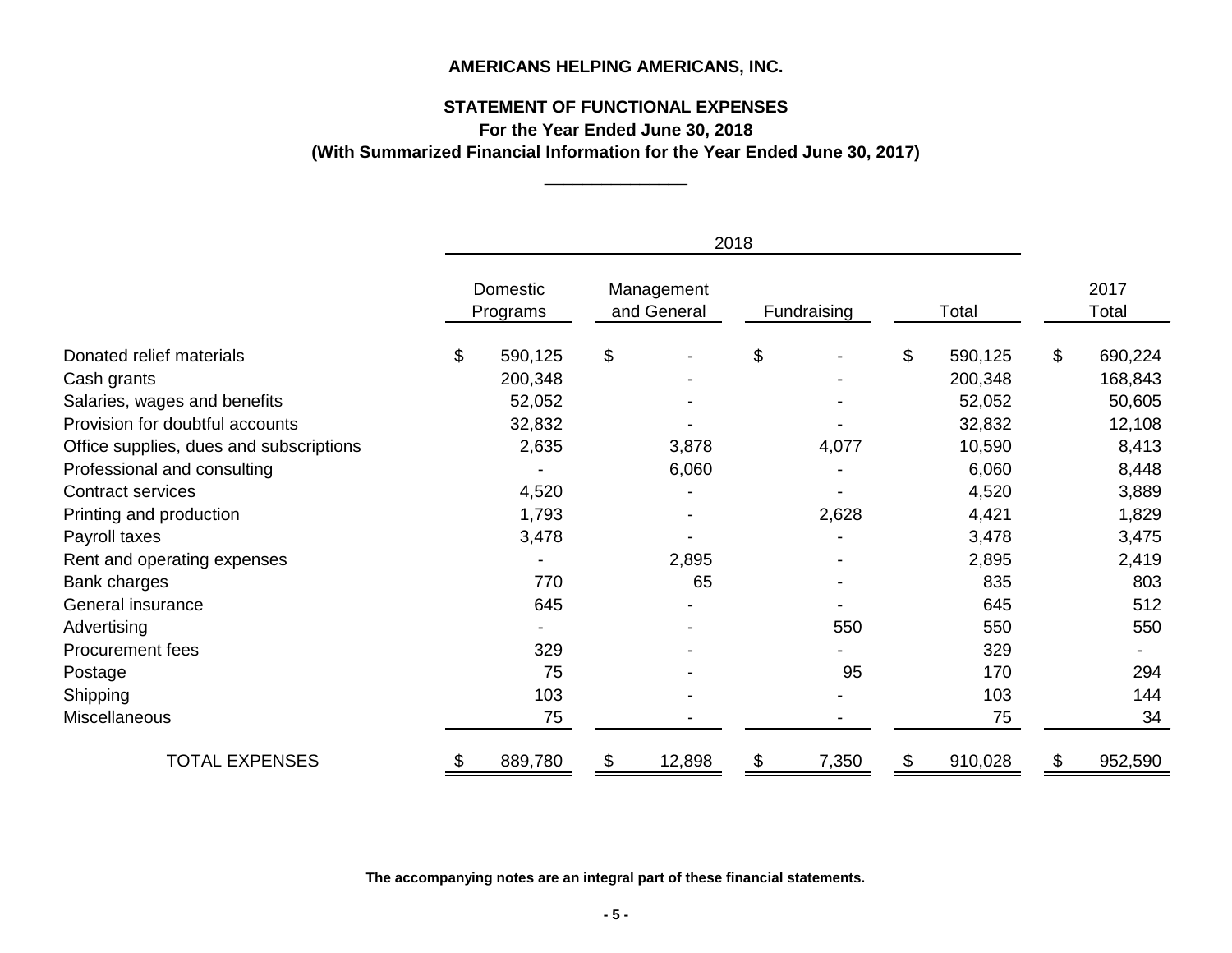# **STATEMENT OF CASH FLOWS For the Year Ended June 30, 2018 Increase (Decrease) in Cash (With Summarized Financial Information for the Year Ended June 30, 2017)**

 $\overline{\phantom{a}}$  , where  $\overline{\phantom{a}}$ 

|                                                           | 2018 |            |    | 2017       |  |
|-----------------------------------------------------------|------|------------|----|------------|--|
| CASH FLOWS FROM OPERATING ACTIVITIES                      |      |            |    |            |  |
| Change in net assets                                      | \$   | (24, 385)  | \$ | (36, 556)  |  |
| Adjustments to reconcile change in net assets to net cash |      |            |    |            |  |
| used in operating activities:                             |      |            |    |            |  |
| Provision for doubtful accounts                           |      | (1,651)    |    | (11,703)   |  |
| Noncash contributions from affiliate                      |      | (590, 125) |    | (690, 224) |  |
| Donated relief materials                                  |      | 590,125    |    | 690,224    |  |
| Changes in assets and liabilities:                        |      |            |    |            |  |
| Contributions receivable                                  |      | 37,119     |    | 30,743     |  |
| Due from affiliates                                       |      | (40, 115)  |    |            |  |
| Accounts payable and accrued expenses                     |      | 897        |    | (2, 128)   |  |
| Due to affiliates                                         |      | 17,992     |    | (40,852)   |  |
| NET CASH USED IN OPERATING ACTIVITIES                     |      | (10, 143)  |    | (60,496)   |  |
| <b>NET DECREASE IN CASH</b>                               |      | (10, 143)  |    | (60, 496)  |  |
| CASH, BEGINNING OF YEAR                                   |      | 38,090     |    | 98,586     |  |
| CASH, END OF YEAR                                         |      | 27,947     |    | 38,090     |  |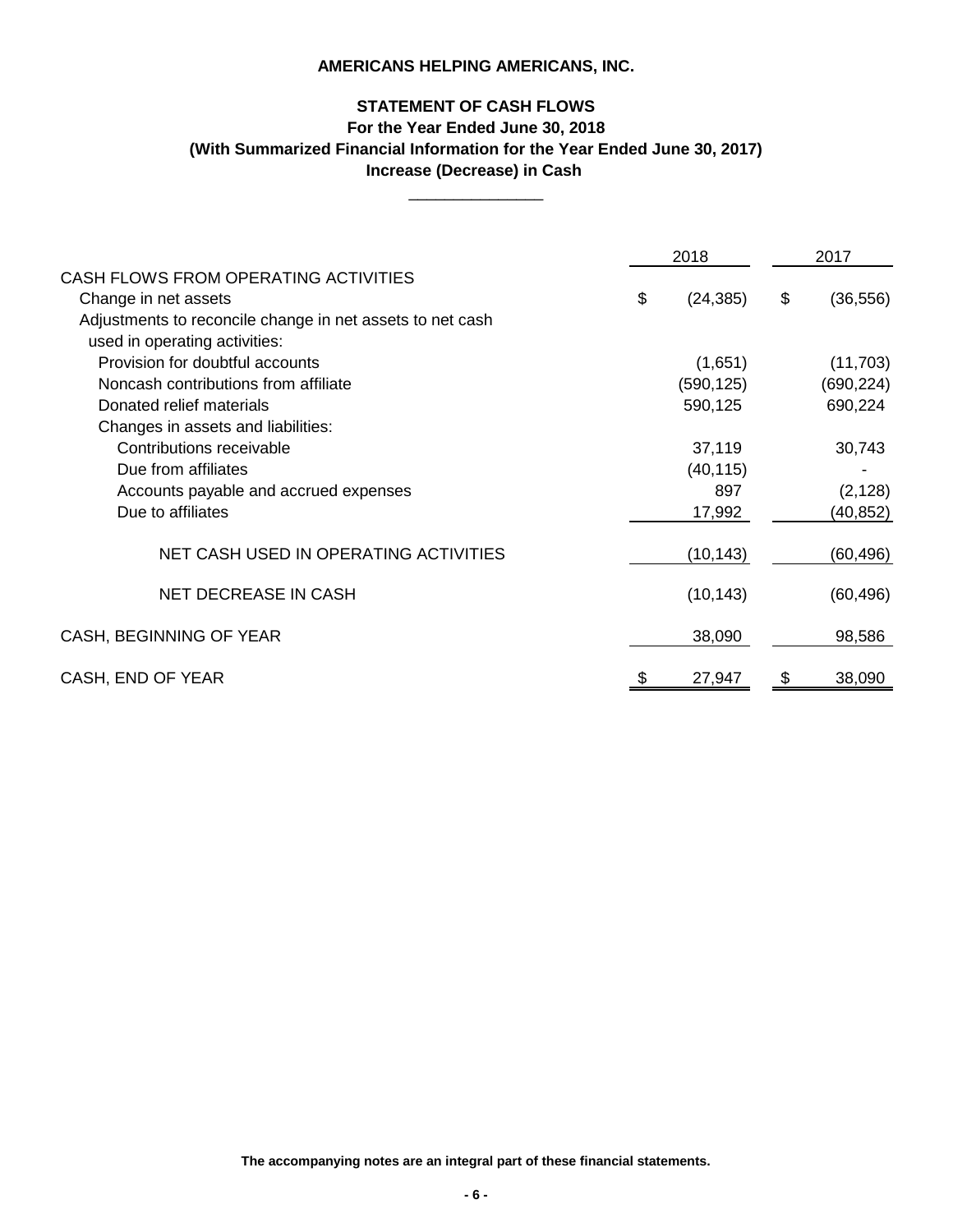### **NOTES TO FINANCIAL STATEMENTS For the Year Ended June 30, 2018**

\_\_\_\_\_\_\_\_\_\_\_\_\_\_\_

#### 1. Organization and Summary of Significant Accounting Policies

#### **Organization**

Americans Helping Americans, Inc. (the Organization) was incorporated in 1990 and is a subordinate unit under the group exemption of Christian Relief Services Charities, Inc. (CRSC), a nonprofit 501(c)(3) organization. The Organization was organized to assist in the alleviation of human suffering, misery, pain and disability by helping fellow Americans with basic necessities, such as shelter, home repair, food, clothing and medical assistance throughout the United States.

The Organization has field partners in Georgia, Kentucky, Tennessee, Virginia, Ohio and West Virginia. These field partners join the local communities to build and strengthen neighbor relations and work side by side with residents to address community-wide concerns, linking resources supportive of a healthy, safe and economically vibrant standard of living. In addition, the field partners focus specifically on programs in Appalachia developed to address some of the most critical needs faced by the Appalachian people. The other field office empowers low-income individuals and families to get actively involved in their communities and to develop programs and services to meet their needs.

The Organization also makes grants and provides in-kind materials to community-based nonprofits and local churches in Maryland, Arizona, New York, North Carolina, Indiana, Pennsylvania, Washington, D.C., Kansas, Texas, the Commonwealth of Puerto Rico and Virginia to assist with their programs helping the disadvantaged and impoverished in their communities.

The Organization received approximately 94% of its support and revenue from Christian Relief Services, Inc. (CRSI), an affiliate of CRSC, and the remaining 6% from the public through participation in workplace campaigns and direct donations.

#### **Basis of Accounting and Presentation**

The accompanying financial statements of the Organization have been prepared on the accrual basis of accounting in accordance with accounting principles generally accepted in the United States of America (GAAP). Consequently, revenue is recognized when earned and expenses are recognized when the obligation is incurred.

#### **Net Assets**

The net assets of the Organization are classified as follows:

- Unrestricted net assets represent funds that are available for support of the Organization's operations.
- Temporarily restricted net assets represent amounts that are subject to donor-imposed restrictions to be used within a specific time period.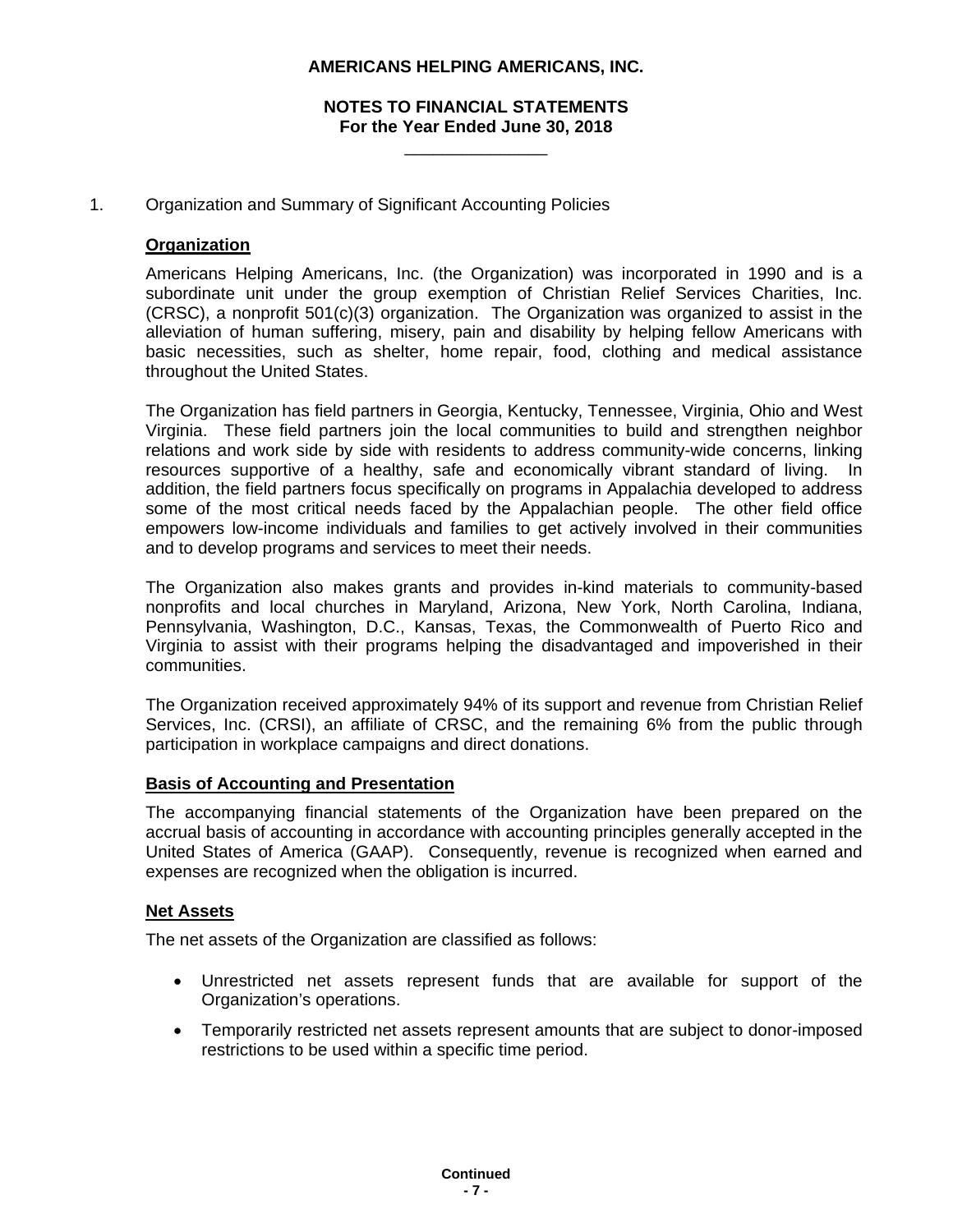### **NOTES TO FINANCIAL STATEMENTS For the Year Ended June 30, 2018**

\_\_\_\_\_\_\_\_\_\_\_\_\_\_\_

#### 1. Organization and Summary of Significant Accounting Policies (continued)

#### **Revenue Recognition**

Gifts and grants of cash and other assets are recognized as revenue at their net realizable value when an unconditional promise to give is received by the Organization. The Organization reports gifts and grants of cash and other assets as unrestricted support and available for general operations unless specifically restricted by the donor.

The Organization reports gifts of cash and other assets as temporarily restricted support if they are received with donor stipulations that limit the use of the donated assets for purpose or time. When a donor restriction expires, that is, when a stipulated time restriction ends or a purpose restriction is accomplished, temporarily restricted net assets are reclassified to unrestricted net assets and reported in the accompanying statement of activities as net assets released from restrictions. Workplace campaign contributions with payments due in future years are reported as temporarily restricted revenue in the accompanying statement of activities.

Revenue recognized on contributions that have been committed to the Organization, but have not been received, is reflected as contributions receivable in the accompanying statement of financial position. Contributions receivable are reported net of an allowance for doubtful accounts. The allowance is based on historical collection experience and a review of the current status of contributions receivable. A provision for doubtful accounts is made when collection of the full amount is no longer probable.

#### **Noncash Contributions**

Noncash contributions from an affiliate represent contributions of food, clothing, books, hygiene products, shoes, school supplies and bedding that were made to CRSI, an affiliate of the Organization, a portion of which was then donated to the Organization for its program partners. The donated items are recorded as revenue and expenses at their estimated fair value at the date of donation. Fair value is the price that would be received to sell an asset or paid to transfer a liability in an orderly transaction between market participants at the measurement date.

The Organization's programs are also furthered by a substantial number of nonprofessional volunteers who have contributed their services to the Organization. The value of these services is not reflected in the accompanying financial statements because the contributed services do not meet the criteria for recognition under GAAP.

#### **Functional Allocation of Expenses**

The costs of providing the programs and other activities have been summarized on a functional basis in the accompanying statement of activities. Costs directly related to a program and/or supporting services are charged to that functional area. Expenses related to more than one function are allocated among the program and supporting services benefited.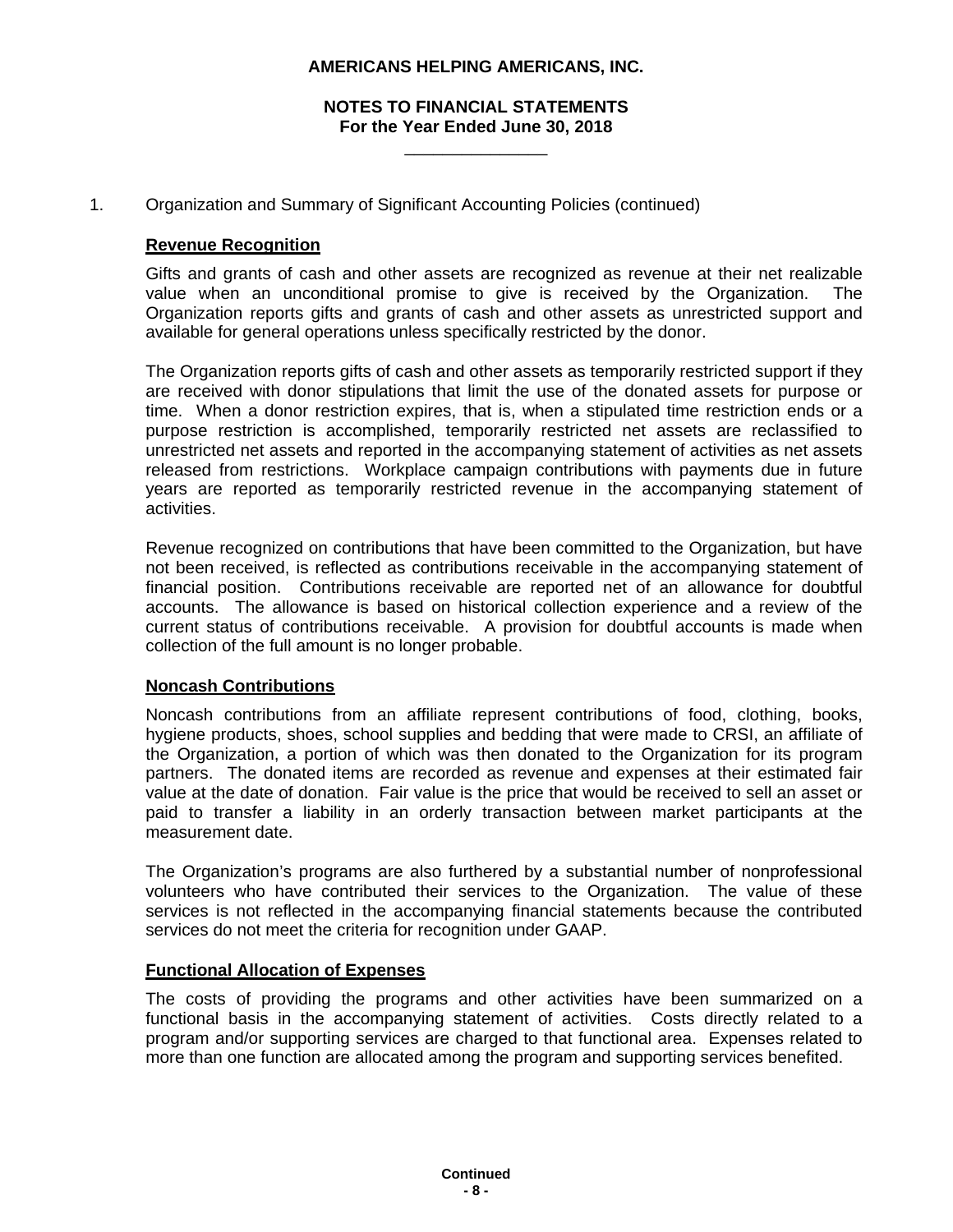### **NOTES TO FINANCIAL STATEMENTS For the Year Ended June 30, 2018**

\_\_\_\_\_\_\_\_\_\_\_\_\_\_\_

1. Organization and Summary of Significant Accounting Policies (continued)

#### **Estimates**

The preparation of financial statements in conformity with GAAP requires management to make estimates and assumptions that affect certain reported amounts and disclosures. Accordingly, actual results could differ from those estimates.

2. Contributions Receivable

Contributions receivable represent unconditional promises to give and are recorded at their net realizable value. All receivables are expected to be collected within one year. The Organization has recorded an allowance for doubtful accounts of \$19,311 as of June 30, 2018.

3. Temporarily Restricted Net Assets

As of June 30, 2018, temporarily restricted net assets were in the amount of \$14,886 and were restricted for use in future periods.

4. Transactions with Affiliates

The Organization is an affiliate of CRSC, CRSI and Christian Relief Services Virginia (CRS Virginia). The Organization, CRSC and CRSI share a common board. CRSI acts as the fundraising arm for CRSC and its affiliates. CRSI raises both cash and noncash contributions for CRSC and its affiliates, and the contributions are distributed to the entities based on program objectives and need.

During the year ended June 30, 2018, CRSI made cash contributions to the Organization of \$240,000 and noncash contributions of \$590,125. These cash and noncash contributions from CRSI represent 94% of the Organization's support and revenue for the year ended June 30, 2018, and the contributions to the Organization from the affiliates are dependent on support from the general public.

During the year ended June 30, 2018, the Organization made cash grants to affiliates of CRSC totaling \$3,381. All amounts were paid to the affiliates as of June 30, 2018.

As of June 30, 2018, the Organization owed CRSC \$31,617 for salaries and benefits and owed CRS Virginia \$743 for office expense, which is shown as due to affiliates in the accompanying statement of financial position. In addition, CRSI and Bread and Water for Africa, Inc. (BWFA) owed the Organization \$40,000 and \$115, respectively, and this is shown as due from affiliates in the accompanying statement of financial position.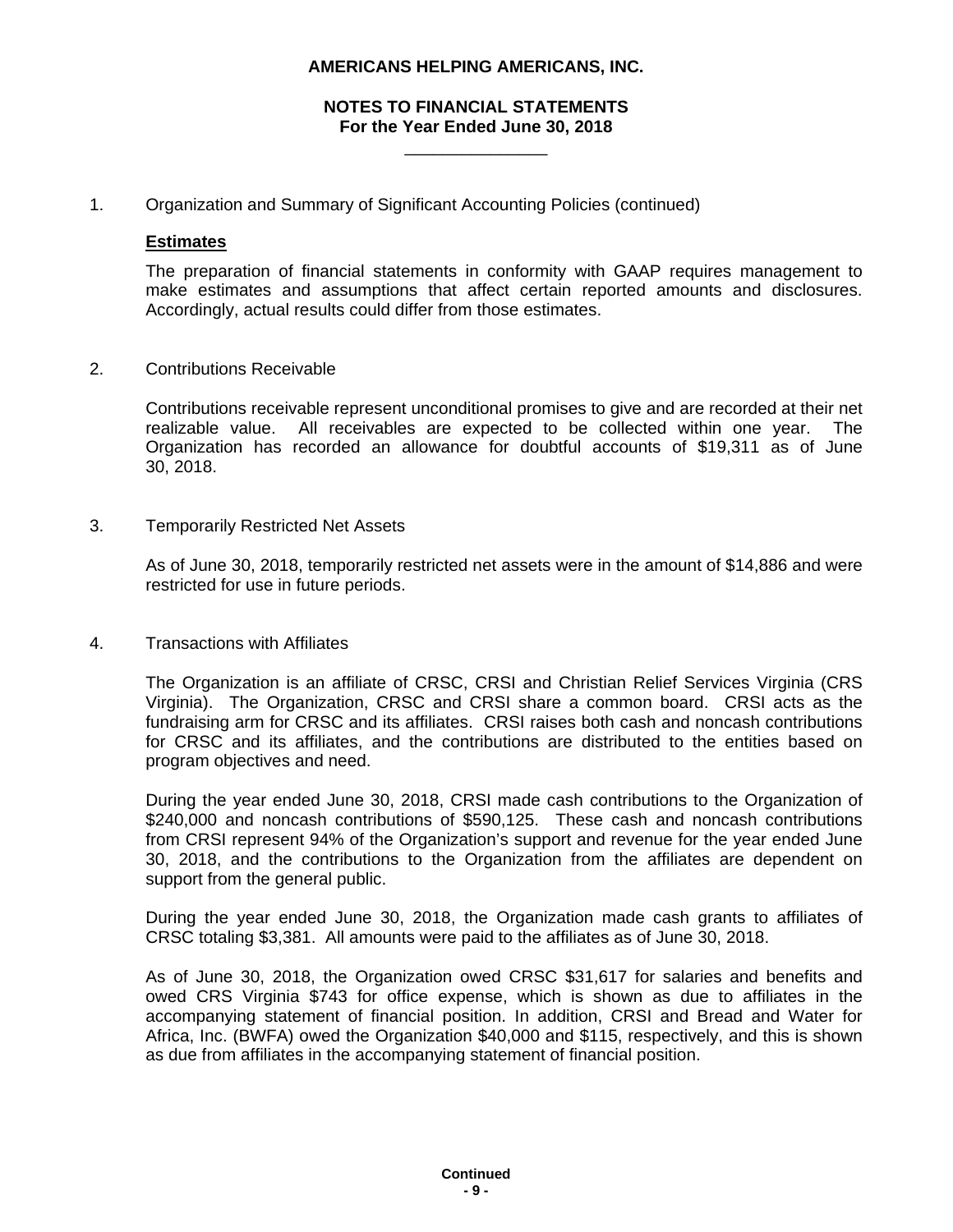### **NOTES TO FINANCIAL STATEMENTS For the Year Ended June 30, 2018**

\_\_\_\_\_\_\_\_\_\_\_\_\_\_\_

#### 5. Pension Plan

Employees of the Organization are eligible to participate in a 401(k) plan sponsored by CRSC after 60 days of service. Under the terms of the defined contribution plan, eligible employees may elect to contribute up to the federal tax limitation.

The plan has the following employee deferral and matching provisions:

| Elective Deferral | <b>Employer Matching</b>      |
|-------------------|-------------------------------|
| 1%                | 150% of employee contribution |
| $1\% - 3\%$       | 100% of employee contribution |
| $3\% - 6\%$       | 50% of employee contribution  |

Employees are immediately vested in employer contributions. During the year ended June 30, 2018, retirement expense related to the plan was \$2,313.

#### 6. Income Taxes

Under Section 501(c)(3) of the Internal Revenue Code, the Organization is a nonprofit organization and is exempt from federal taxes on income other than net unrelated business income. No provision for federal or state income taxes was required as of June 30, 2018, as the Organization had no taxable net unrelated business income.

The Organization follows the authoritative guidance relating to accounting for uncertainty in income taxes included in Financial Accounting Standards Board Accounting Standards Codification Topic 740, *Income Taxes*. These provisions provide consistent guidance for the accounting for uncertainty in income taxes recognized in an entity's financial statements and prescribe a threshold of "more likely than not" for recognition and derecognition of tax positions taken or expected to be taken in a tax return. The Organization performed an evaluation of uncertainty in income tax positions taken for the year ended June 30, 2018, and determined that there were no matters that would require recognition in the financial statements or that may have any effect on its tax-exempt status. As of June 30, 2018, the statute of limitations for tax years ended June 30, 2015 through June 30, 2017, remained open with the U.S. federal jurisdiction or the various states and local jurisdictions in which the Organization files tax returns. It is the Organization's policy to recognize interest and/or penalties related to uncertainty in tax positions, if any, in income tax expense.

#### 7. Prior Year Summarized Financial Information

The accompanying financial statements include certain prior year summarized comparative information in total but not by net asset class. Such information does not include sufficient detail to constitute a presentation in conformity with GAAP. Accordingly, such information should be read in conjunction with the Organization's financial statements for the year ended June 30, 2017, from which the summarized information was derived.